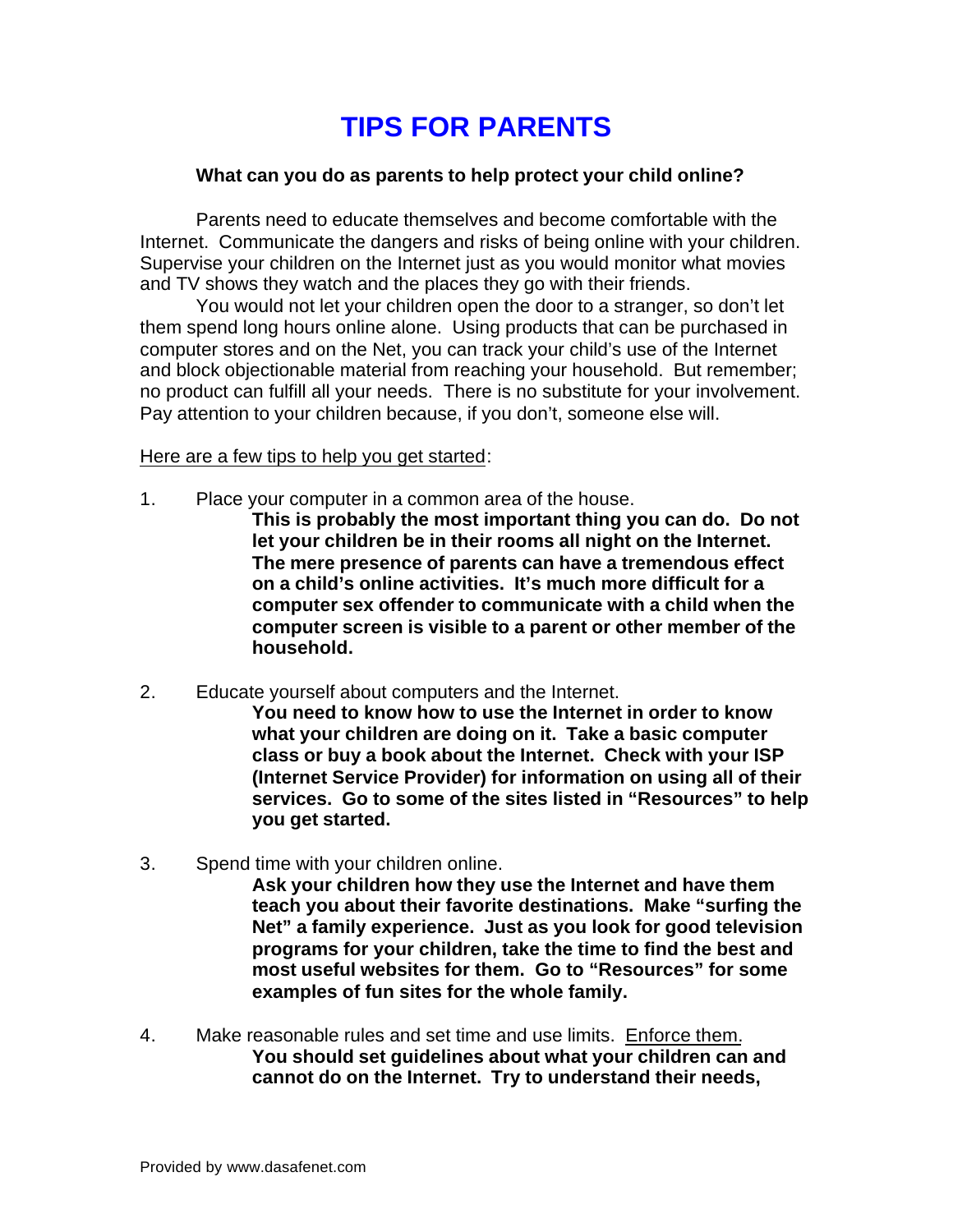**interest and curiosity. But, you must set limits on when they may use the Internet and for how long.**

- 5. Educate yourself and your child about the dangers of the Internet. **Teach your children about sexual victimization and other potential dangers of the Internet. Talk openly and honestly with your children about what they are doing on the Net and what your concerns are.**
- 6. Do not allow your child to go into private chat rooms, especially when you are not present.

**Computer sex offenders will often meet potential victims using chat rooms. Later, they'll attempt to communicate with children by way of e-mail or instant messaging. If you can, try to keep your child out of chat rooms altogether. You never know who is in a chat room watching and waiting for a victim.**

- 7. Reinforce the guiding rule, "Don't talk to strangers." **Tell your children what they are told online may, or may not, be true. No matter how much their online "buddies" seem like friends who share interests, they are still strangers. Remember, cybermolesters pretend to be children.**
- 8. Put accounts in your name and know your child's passwords. **The Internet account and primary screen name should be in your name, not your children's names. It's also a good idea to know your children's passwords and let them know you will check their online activity.**
- 9. Never allow your children to arrange a face-to-face meeting with someone they met online without your permission.

**Many predators want to meet a child for sexual contact. Your child should never meet a stranger alone in a face-to-face meeting. If you ever do agree to a meeting, make sure it is in a public place and accompany your child.**

10. Do not let your child give out any personal information of any kind on the Internet.

**Children should never give out their name, home address, telephone number or school name. They should be aware that even naming a friend, local sports team, shopping mall or community event could give away their identities.**

11. Do not let your child download or upload pictures without your permission. **Predators will often send photographs or visuals to children as part of a grooming process to gain trust. Some of the**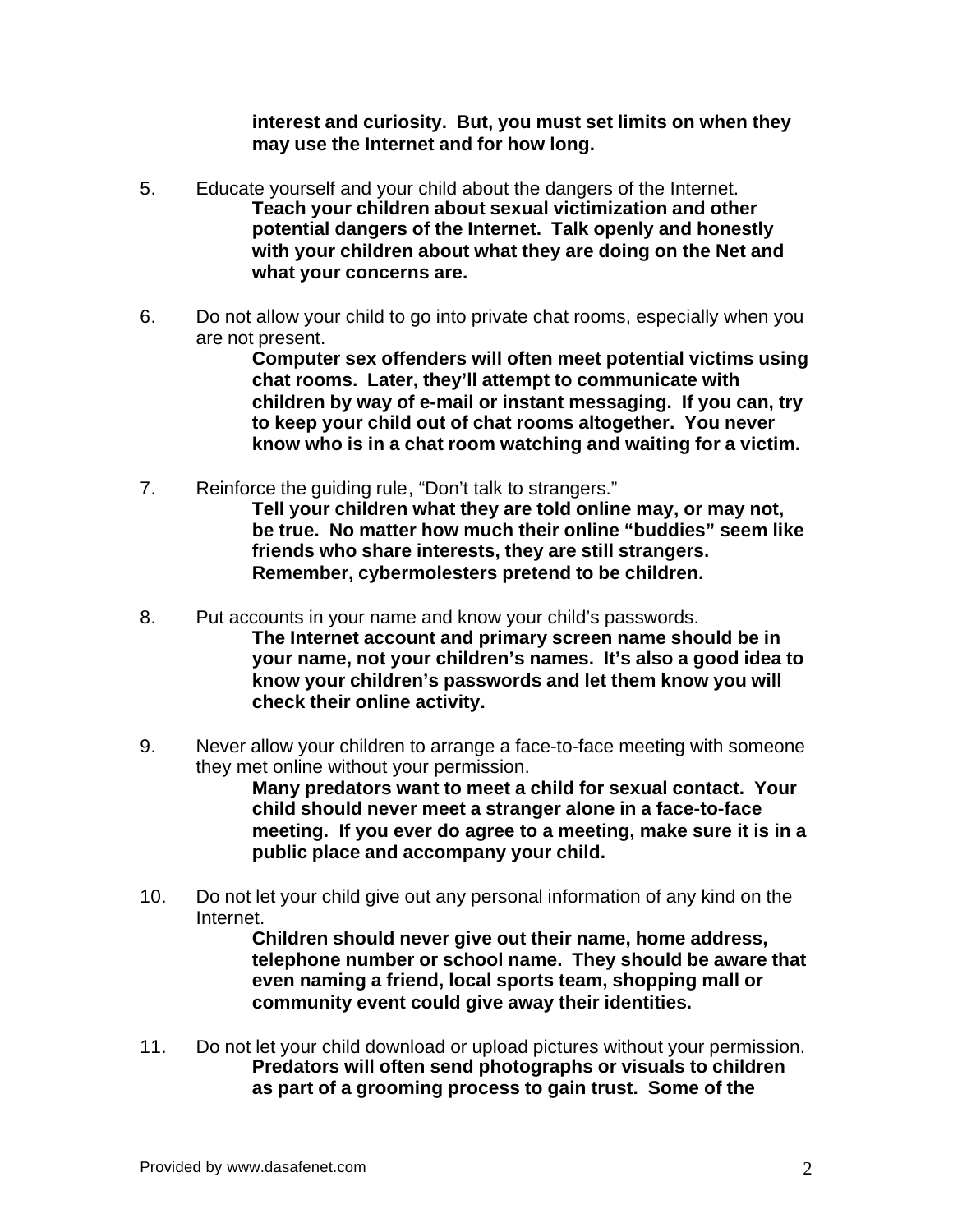**photographs may be pornographic and may even involve child pornography.**

12. Utilize your Internet Service Provider's parental controls and commercial blocking and filtering software tools.

**Most ISP's have parental controls – use them. Other filtering and monitoring software programs can be purchased separately. Monitors show a history of use so you can see where your child has been on the Internet. Filters block access to objectionable material. Remember, while parents should utilize monitors and filters, do not totally rely upon them. There is no substitute for parental guidance and supervision. See our "Resources" for sites that compare monitors and filters.**

13. Be sensitive to changes in your children's behaviors that may indicate they are being victimized.

**Be alert to personality changes. If victimized online, children may become withdrawn from their families or secretive about their activities. Computer sex offenders work very hard at driving a wedge between children and their parents.**

14. Be alert to a teenager or adult who is paying an unusual amount of attention to your children or giving them gifts.

**Most sexual offenders are not just satisfied with the computer. Eventually, they want to talk to the children on the telephone, engage in "phone sex" and set up a meeting. As part of a "seduction" process, a sexual offender may send letters, photographs, gifts or packages to potential victims. Some offenders have even sent children digital cameras and plane tickets.**

- 15. Be aware of other computers your children could be using. **Your children probably use computers at the library, school, friends' houses – maybe even cyber-cafés. Talk to your children about other computers they use.**
- 16. Be aware of your child using another person's screen name. **Watch for your child using an online account belonging to someone else in order to bypass filters or monitors on your computer. Computer sex offenders may provide potential victims with a computer account for communication with them.**